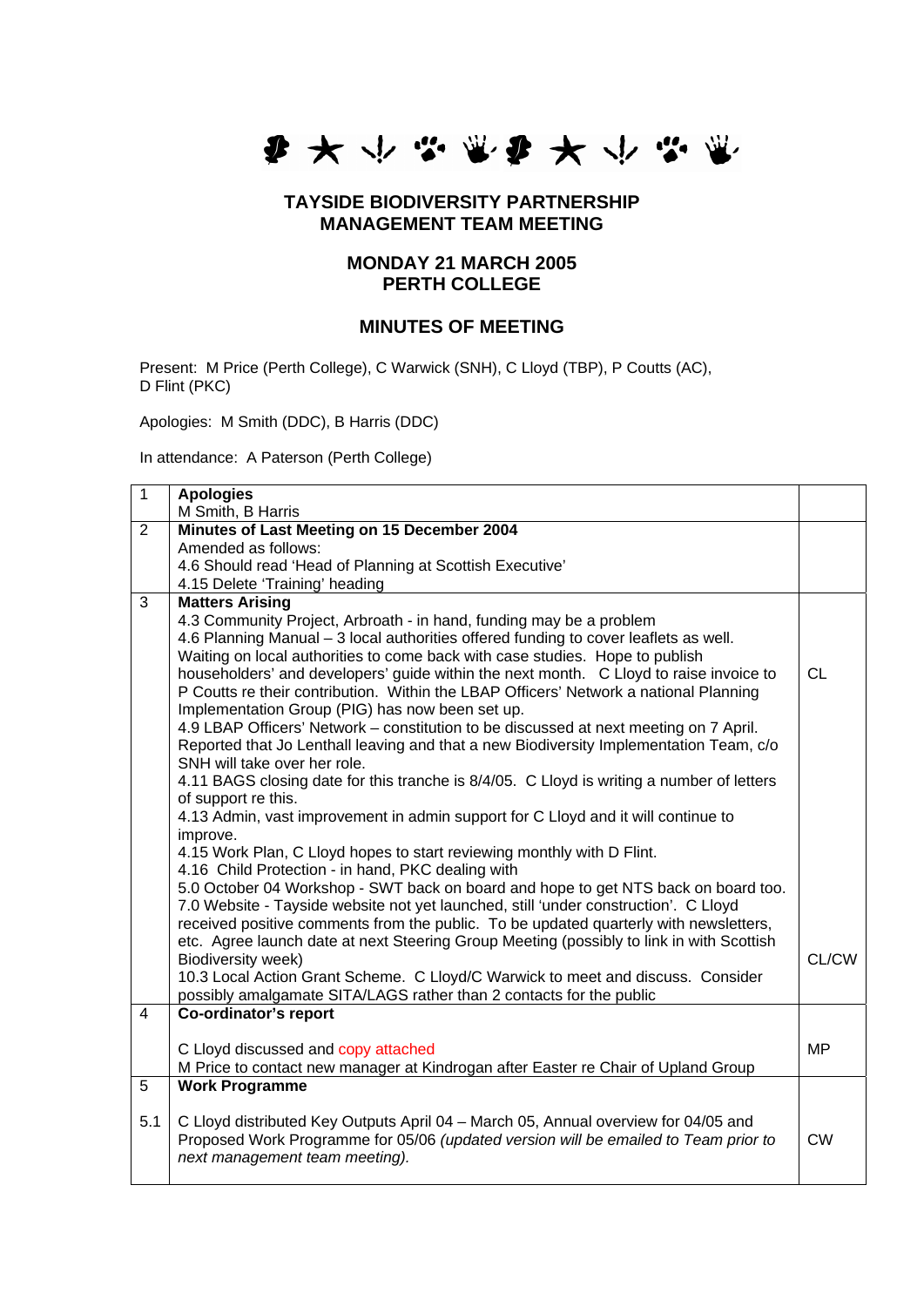|          | C Warwick to find out when C Lloyd's Annual Report is due in to SNH (and then add on<br>to work programme)                                                                                                                                                                                                                                                                                                                                                                                                                                                                                                                                                                                                                                                                                                                                                                                                                                                         |                                                          |
|----------|--------------------------------------------------------------------------------------------------------------------------------------------------------------------------------------------------------------------------------------------------------------------------------------------------------------------------------------------------------------------------------------------------------------------------------------------------------------------------------------------------------------------------------------------------------------------------------------------------------------------------------------------------------------------------------------------------------------------------------------------------------------------------------------------------------------------------------------------------------------------------------------------------------------------------------------------------------------------|----------------------------------------------------------|
| 5.2      | 05/06 programme:<br>2.3 Amend to minimum to 15 days, may need to increase if a priority<br>3.2 C Lloyd attends all sub groups meetings, 2/3 per year for each sub group<br>5.3 C Lloyd to suggest at LBAP network meeting if advice on funding could be done<br>nationally<br>C4U - suggest for implementation group<br>6.2 Increase to 5 and revisit in next quarter. Increase may be needed due to new<br><b>Biodiversity Duty</b><br>8 BARS Unclear at moment when individual organisations will report or whether it will all<br>be done through LBAPs. D Flint/C Lloyd to discuss whether the initial information to be<br>included on BARS could be done by admin support.<br>10 Holidays - public holidays not included                                                                                                                                                                                                                                     |                                                          |
| 5.3      | Work programme will need to be continually monitored and C Lloyd needs to be strict on<br>taking on any extra work as there is no room for contingencies at the moment.                                                                                                                                                                                                                                                                                                                                                                                                                                                                                                                                                                                                                                                                                                                                                                                            |                                                          |
| 5.4      | Priorities from the programme are: BARS and SITA funding if it goes ahead this year<br>(through sub groups)                                                                                                                                                                                                                                                                                                                                                                                                                                                                                                                                                                                                                                                                                                                                                                                                                                                        |                                                          |
| 5.5      | C Warwick to meet individually with C Lloyd to get up to date and possibly attend one of<br>the sub group meetings.                                                                                                                                                                                                                                                                                                                                                                                                                                                                                                                                                                                                                                                                                                                                                                                                                                                |                                                          |
| 6<br>6.1 | <b>Finance and Funding</b><br>D Flint distributed monitoring report for March 05.<br>£890 is Forestry Commission money which hopefully we will not require to hand back<br>£415 Woodland - could use for Heritage Tree management Seminar or as a bursary<br>towards it. Suggest we pay half for 2 Tree Wardens to attend if they agree to<br>disseminate to rest of them afterwards. C Lloyd to ask Syd House if acceptable.<br>£1,600 IT, this figure may be less<br>Agreed C Lloyd to purchase memory stick (approx £20)<br>D Flint to chase up computer for C Lloyd (not all equipment/e-mail connection in place<br>yet).<br>£180 for books, DF to query this<br>£3428 and £890 not spent - DF/CL to check if this is committed. If not, earmark for<br>salary increase for future years<br>Agreed that £100 can be paid for computer repair to C Lloyds previous computer<br>(nothing paid towards it so far)<br>7 x £100 to be carried forward to next year | <b>CL</b><br><b>CL</b><br>DF<br>DF<br>DF/CL<br><b>CL</b> |
| 6.2      | <b>SITA</b><br>MP discussed letter (copy attached)<br>M Price/C Lloyd recently met with SITA and we have received a letter from them<br>confirming that they will provide funding support of £100,000 per annum over the next<br>three years for biodiversity in Tayside with the proviso that £10,200 must be match<br>funded for each year (this must be given in advance before we receive any payments).                                                                                                                                                                                                                                                                                                                                                                                                                                                                                                                                                       |                                                          |
| 6.3      | 5% fee from Perth Quality of Life Trust for processing applications.<br>Projects have to be within a 10 mile radius of a landfill site (or a closed landfill site).<br>D Flint to provide map showing these sites.<br>M Price agreed to write to all Tayside Biodiversity Partners and Community Planning<br>Partnerships asking for their support to raise the £10,200 per annum. The next SITA<br>Environmental Trust Board meeting is on 17 May and we would like to have this sourced<br>by then.                                                                                                                                                                                                                                                                                                                                                                                                                                                              | DF<br><b>MP</b>                                          |
| 6.4      | Include in letter: the fact that it leverages a lot of money, there is a duty under the new<br>Nature Conservation (Scotland) Act 2004, this is an opportunity for community planning<br>partnerships, able to fund for this year and preferably for the following 2 years.                                                                                                                                                                                                                                                                                                                                                                                                                                                                                                                                                                                                                                                                                        |                                                          |